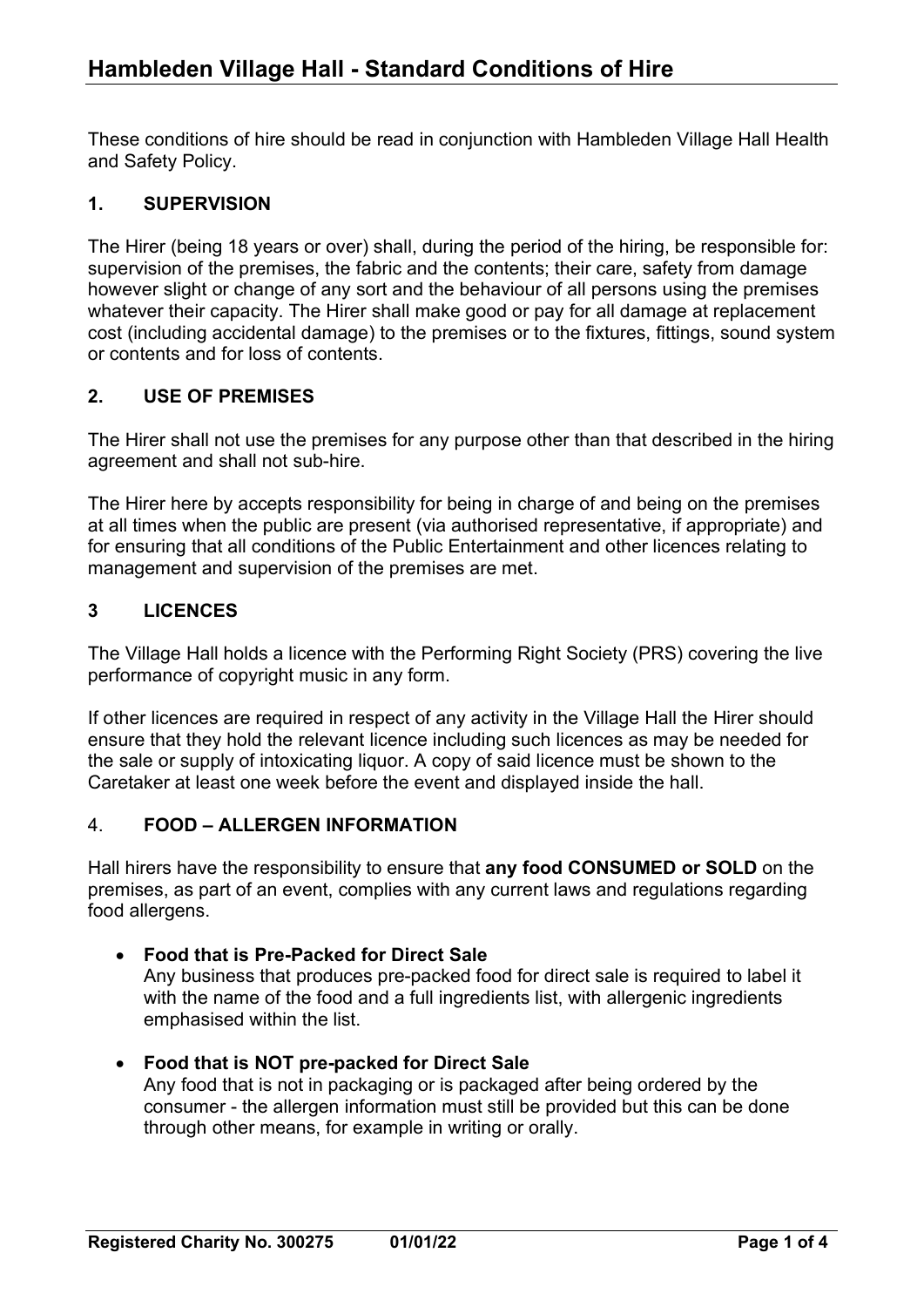# Hambleden Village Hall - Standard Conditions of Hire

Best Practice would be for hall hirers to provide food allergen information for all food prepared onsite or even offsite for consumption or sale in the Village Hall. Examples of best practice:

- Putting up signage requesting people to ask for allergen information
- Clearly displaying allergen information on any menus
- Creating a recipe card showing all known allergens in your food items.

More information and guidance can be found on Food allergy and intolerance | Food Standards Agency and in the following document Allergen information for loose foods.

#### 5. CAR PARKING

The hall does not have its own car parking facilities. It is possible to park outside the door of the hall to make deliveries only and care should be taken not to block the hall neighbours. Please do not park in the village centre. There is a pay and display car park next to the Stag & Huntsman public house. For large events, a designated car parking facility can be made available, for a fee, by prior arrangement with the caretaker. Please note that this designated parking will be at the hirer's own risk and for which the Village Hall accepts no responsibility or liability.

#### 6. NOISE

The noise level at all times must be acceptable and neighbours considered so as not to cause a nuisance. Volume of all amplified music including Discos and Live Bands will be monitored and where necessary reduced by request from the caretaker or a management committee member.

#### 7. NORMAL HOURS

The hall is available for hire from 8 am – 11 pm, 7 days a week. Music must stop at 11pm with the hall vacated by 11.30pm.

#### 8. PUBLIC SAFETY COMPLIANCE

The Hirer shall comply with all conditions and regulations made in respect of the premises by the Fire Authority and Local Authority or otherwise, particularly in connection with any event which constitutes regulated entertainment, at which alcohol is sold or provided or which is attended by children.

- (a) The Hirer must ensure that they are fully conversant with the following:
	- The action to be taken in event of fire. This includes calling the Fire Brigade and evacuating the hall. This is on Fire Evacuation Plan next to fire extinguisher
	- The location and use of fire equipment
	- Escape routes and the need to keep them clear.
	- Method of operation of escape door fastenings.
	- Appreciation of the importance of any fire doors and of closing all fire doors at the time of a fire (see Fire Evacuation Plan).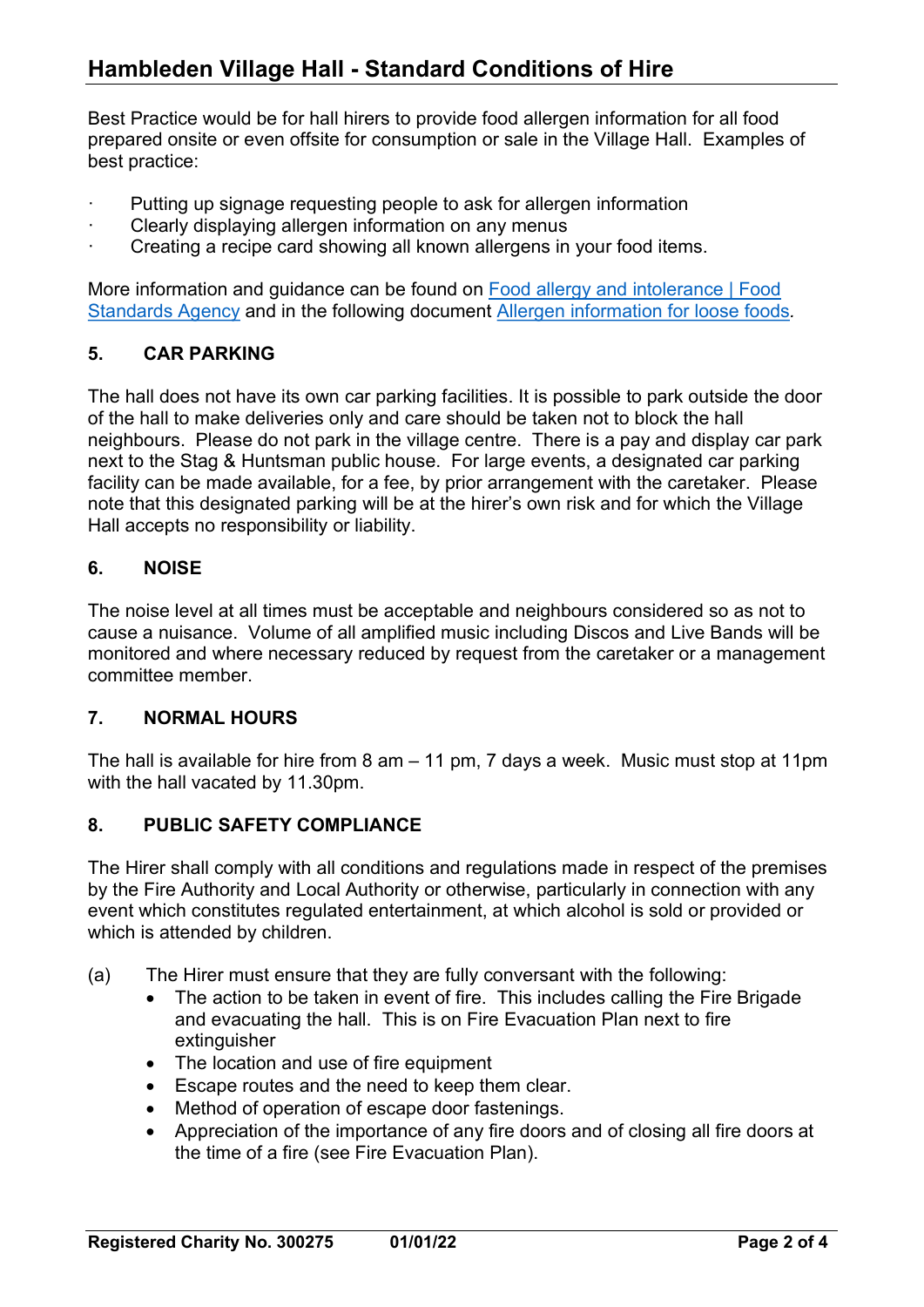# Hambleden Village Hall - Standard Conditions of Hire

- (b) In advance of using the Hirer shall check the following items:
	- That all fire exits are unlocked and panic bolts in good working order.
	- That all escape routes are free of obstruction and can be safely used.
	- That any fire doors are not wedged open.
	- That exit signs are illuminated.
	- That there are no obvious fire hazards on the premises.

The number of people on the premises shall not exceed 120.

#### 9. ACCIDENTS AND DANGEROUS OCCURRENCES

The Hirer must report all accidents involving injury to the public to the Caretaker as soon as possible and complete the relevant section in the Village Hall's Accident Book. Any failure of equipment belonging to the hall must be reported to the caretaker.

#### 10. HEATING

The Hirer shall ensure that no unauthorised heating appliances shall be used on the premises when open to the public. The heating is limited to the existing heating and no additional heating may be introduced. The Caretaker will explain how the heating system works.

## 11. ANIMALS

The Hirer shall ensure that no animals except guide dogs are brought into the premises, other than for a special event agreed to in advance by the Management Committee. No animals whatsoever are to enter the kitchen at any time.

## 12. CANCELLATION

If the Hirer wishes to cancel the booking before the date of the event and the Management Committee is unable to obtain a replacement booking, the question of the payment of the fees shall be at the discretion of the Management Committee, charging all or part of any fee as deemed appropriate depending on notification period.

The Management Committee reserves the right to cancel this hiring by written notice to the Hirer in the event of:

- (a) The premises being required for use as a Polling Station for a Parliamentary or Local Government election or bye-election
- (b) The Management Committee reasonably considering that
	- (i) such hiring leading to a breach of licensing conditions, if applicable, or other legal or statutory requirements, or
	- (ii) unlawful or unsuitable activities will take place on the premises as a result of this hiring
- (c) the premises becoming unfit for the use intended by the Hirer, including, but not limited to, Hall repair or refurbishment.
- (d) an emergency requiring use of the premises.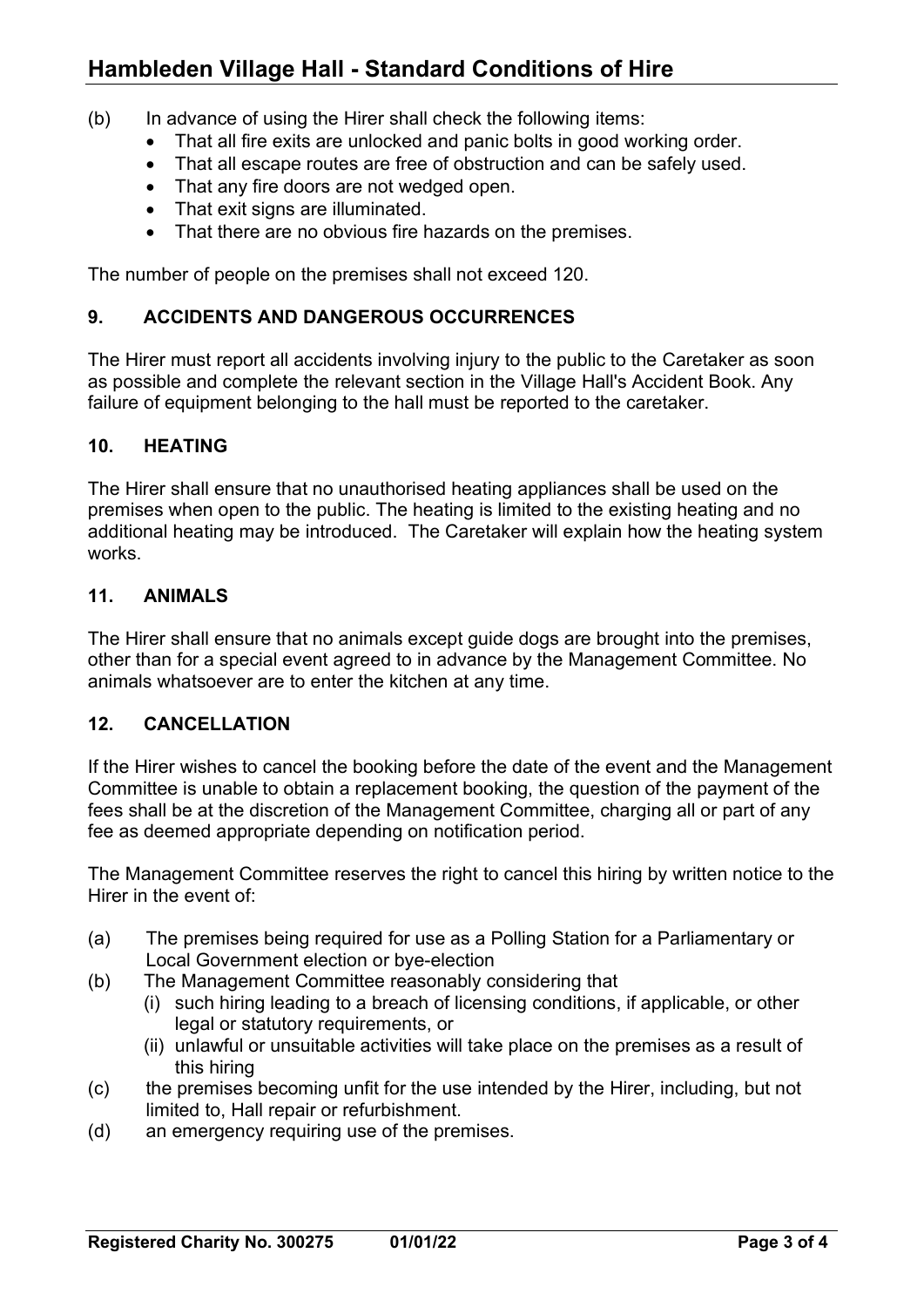# Hambleden Village Hall - Standard Conditions of Hire

In any such case the Hirer shall be entitled to a refund of any deposit already paid, but the Management Committee shall not be liable to the Hirer for any resulting direct or indirect loss or damages whatsoever

## 13. EQUIPMENT, DAMAGE & CLEANING

The Hirer shall be responsible for setting up the hall and returning the hall to its original condition after the event including the removal of any litter. A request for assistance in setting up the hall can be made to the caretaker whose time will be charged at £15 per hour (minimum charge being £15). Please note that setting up and clearing the hall must be included with in the hire times.

The use of highly coloured items such as confetti and party poppers is strongly discouraged as they can stain the light wooden floor when wet, if not cleared away promptly. Any staining will entail extraordinary cleaning and associated charges.

The hall and any equipment such as the oven must be left in a clean state.

The hirer is responsible for the safe condition and safe use of any electrical equipment brought on to the premises which are permitted under this agreement.

Any extraordinary cleaning required after an event will be charged at cost + 50%. If any assistance is required, please ask the caretaker in advance.

The use of all equipment, including ladders, shall be at the hirer's own risk.

#### 14. STORED EQUIPMENT

The Management Committee accepts no responsibility for any stored equipment or other property brought on to or left at the premises, and all liability for loss or damage is hereby excluded. All equipment and other property (other than authorised stored equipment) must be removed at the end of each hiring or fees (minimum of £10 per day) will be charged for each day or part of a day at the hire fee until the same is removed.

The Management Committee may, at its discretion in respect of any other property brought on to the premises remove the same within 14 days after the hiring, dispose of any such items by sale or otherwise on such terms and conditions as it thinks fit, and charge the Hirer any costs incurred in storing and selling or otherwise disposing of the same.

#### 15. ALTERATIONS/FIXINGS

No alterations or additions may be made to the premises nor may any fixtures be installed, or placards, decorations or other articles be attached in any way to any part of the premises, other that to the hooks provided, without the prior written approval of the Management Committee. Any alteration, fixture or fitting or attachment so approved, shall at the discretion of the Management Committee, remain in the premises at the end of the hiring and become the property of the Village Hall or be removed by the Hirer who must make good to the satisfaction of the Management Committee any damage caused to the premises by such removal.